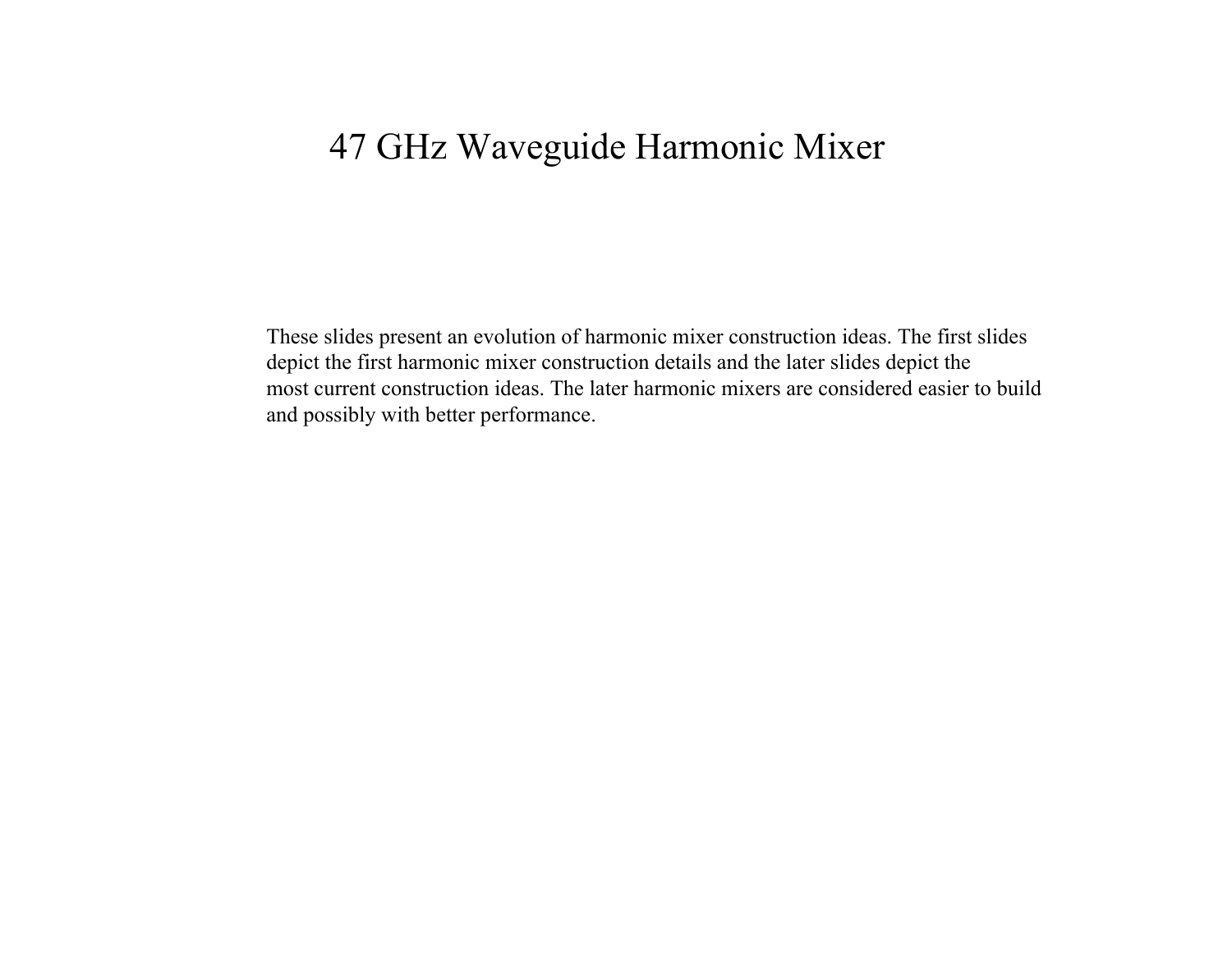(detail construction of mixer in waveguide)

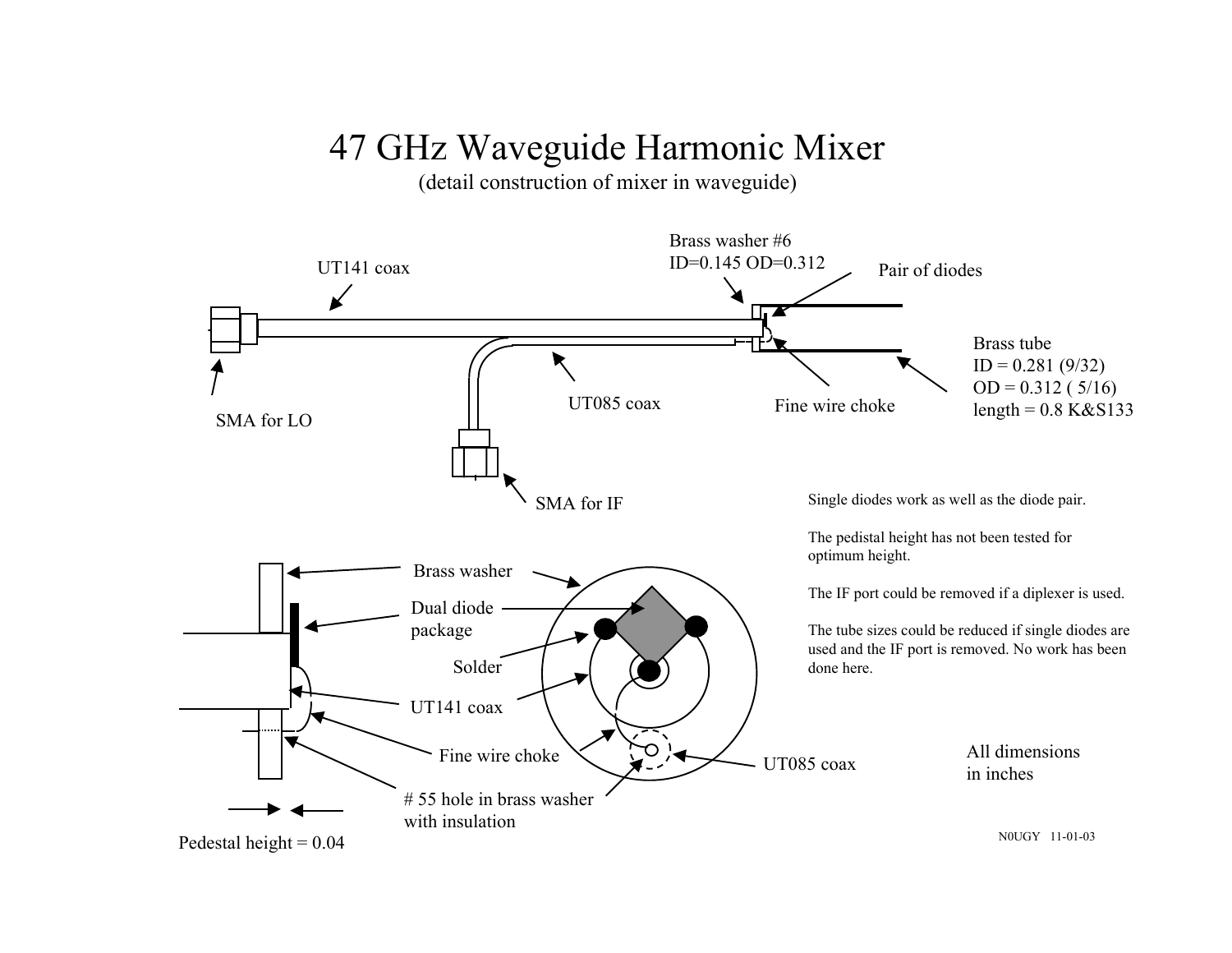(detail construction of waveguide and penny feed)



The placement of the brass screw is important. This placement is good and there may be other positions that are as good or better. This placement is the best of the ones I tried. The screw can be tuned for best gain. About a mm depth is good.

Other tube sizes and telescoping tubes with the tube size at the penny feed at an ID=0.188 inches have not worked as well as this single tube.

The long tube with the penny feed is to fit all the way to the brass washer.

The dimensions of the penny feed has been fashioned to a very deep 8 inch dish with an f/D= 0.22.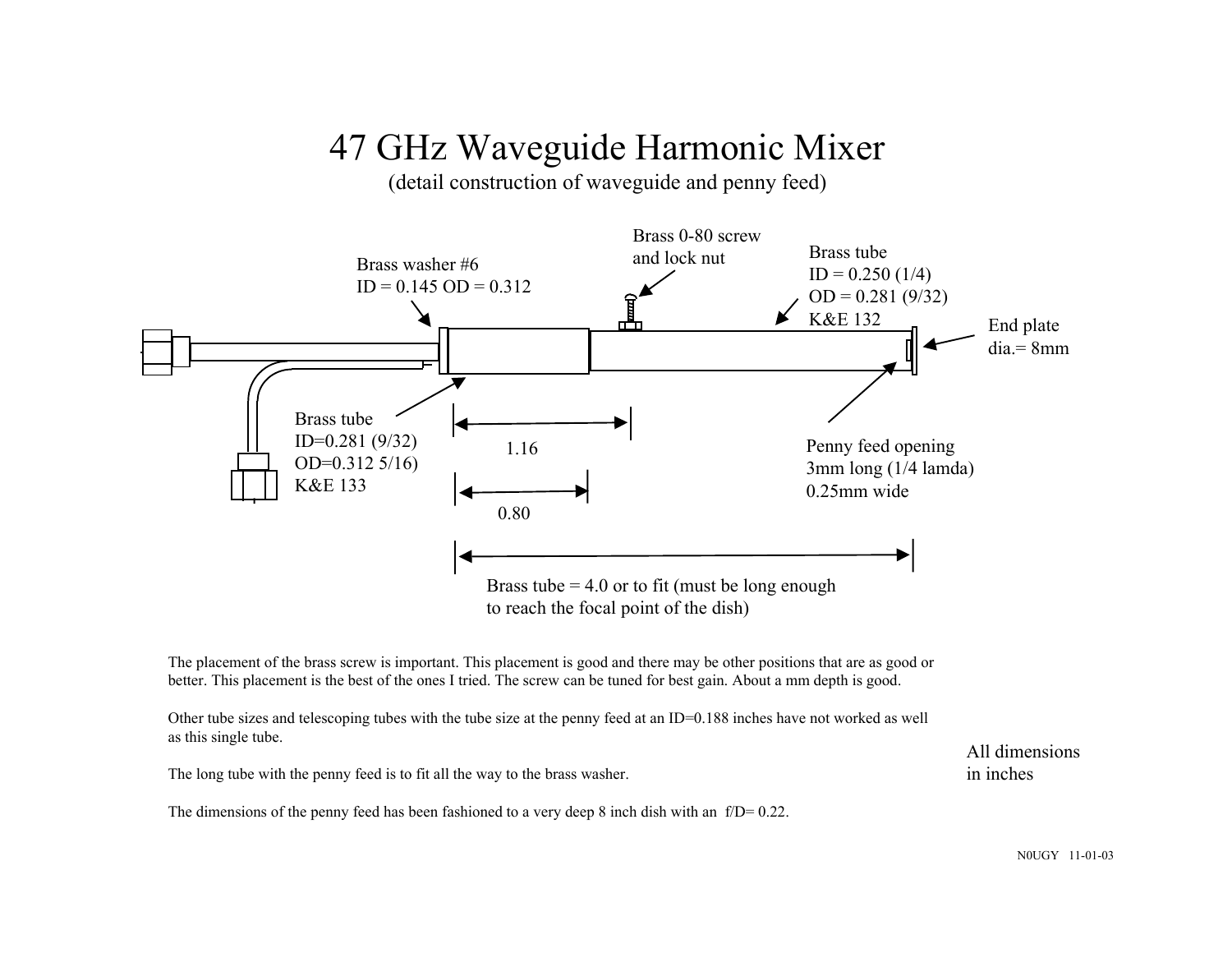(detail construction of the mixer)



The SMA chassis mount connector is the mechanical piece on which all other pieces are attached. The diodes are soldered to the flat plate before the brass tube is attached.

The pedestal height is arbitrary and may not be optimal. Best height is tbd.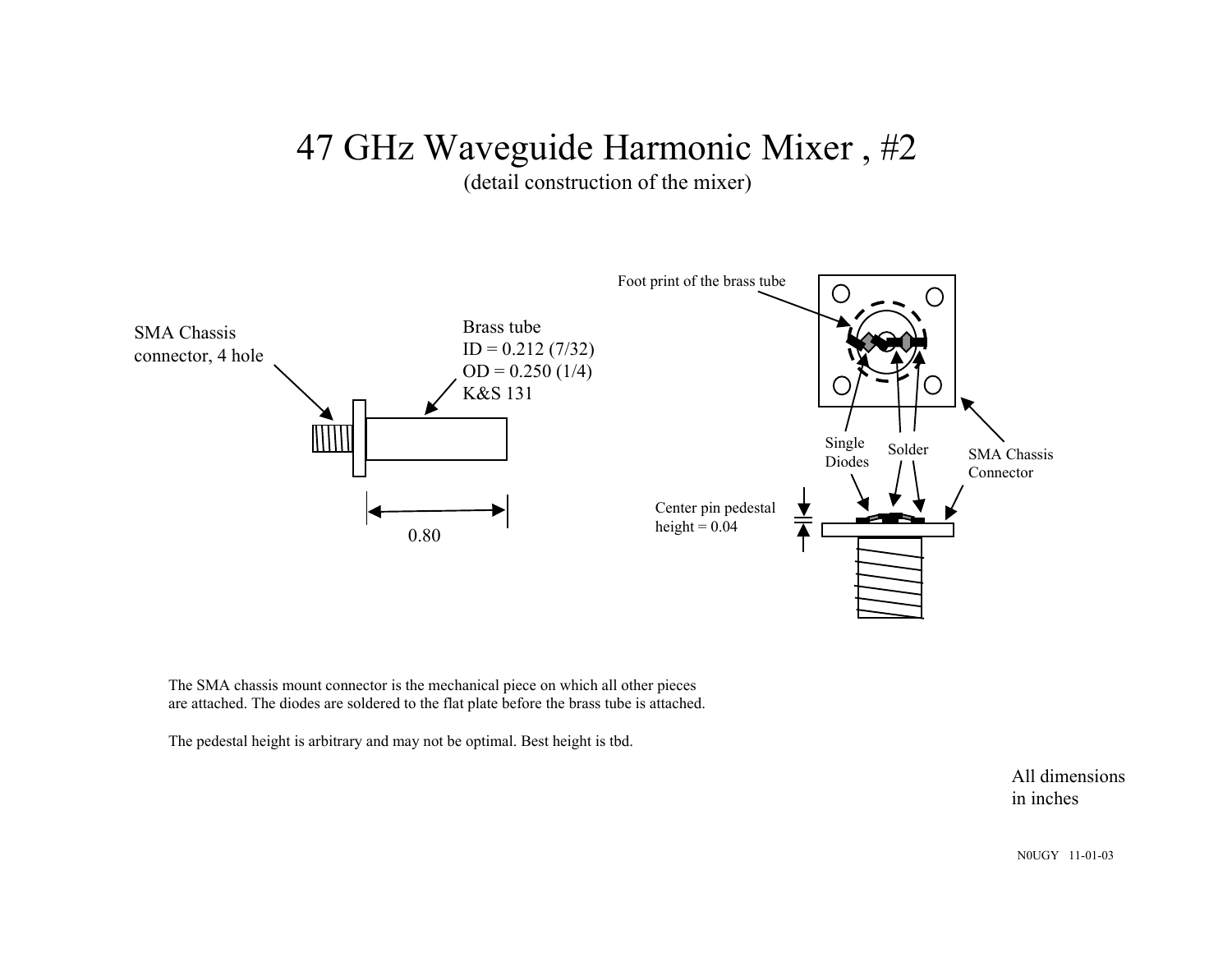# 24 GHz Diplexer

(detail of construction)



The aluminum block is in two 0.25 inch halves bolted together to make the 0.50 inch block.

The teflon completely covers the entire center wire on the RF port connectors and is only partially covering the center wire on the IF port connector. The RF center wires are soldered together via a small gap cut in the teflon. There is a piece of teflon that is put in place over the center wire at the junction after the pieces have been soldered together.

The length of the fine wire is probably important and may affect the RF VSWR and maybe the IF signal level. No work has been done here to optimize this part of the circuit.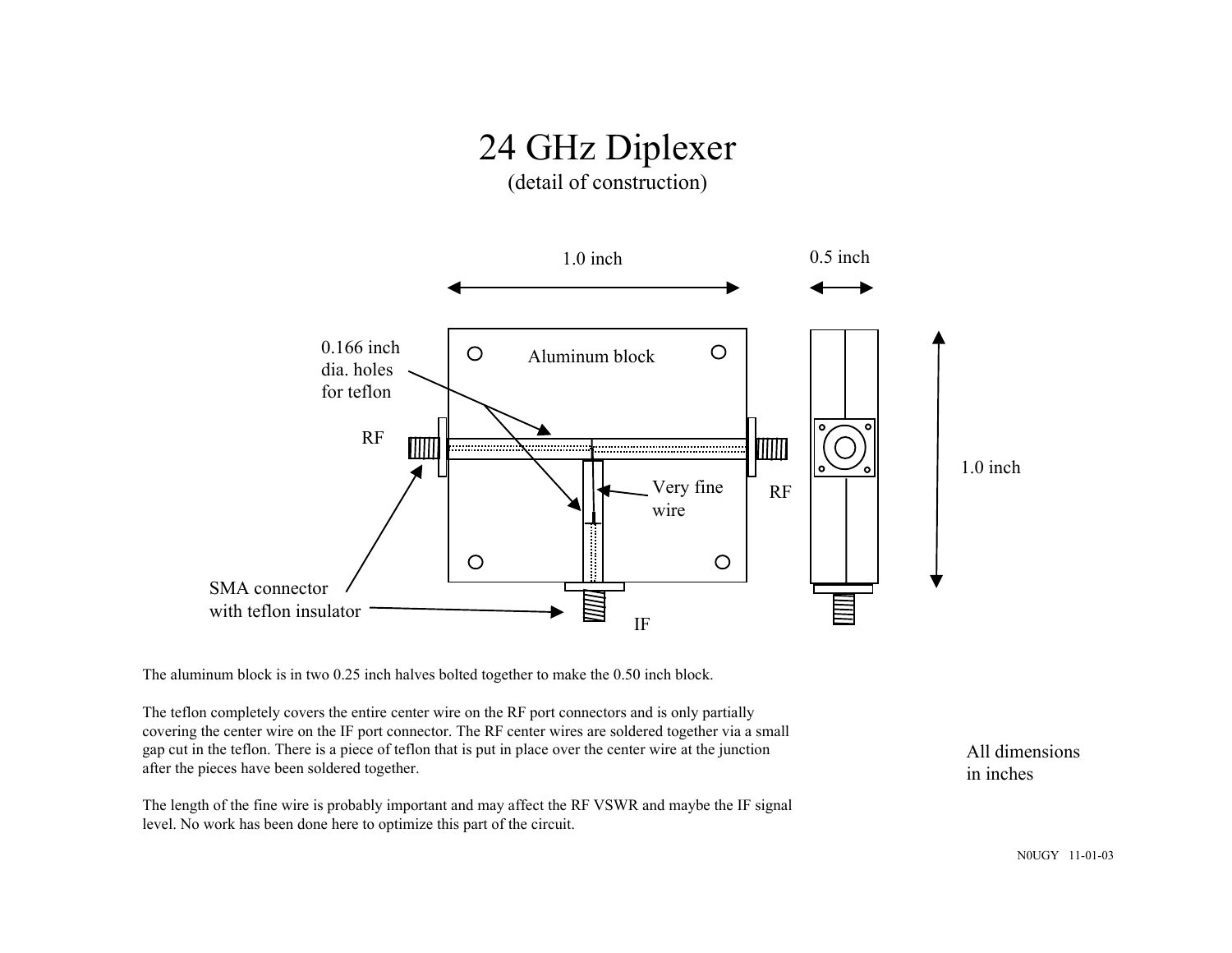(detail construction of the tube with the penny feed)



The length of the long tube is determined by the distance from the dish feed point to a suitable place behind the dish to locate the harmonic mixer. The long tube extends all the way inside the tube attached to the harmonic mixer.

The placement of the 0-80 screw does not seem to be critical. The screw should be placed perpendicular to the axis of the penny feed.

The 47 GHz energy will not multimode in 0.188 inch circular waveguide.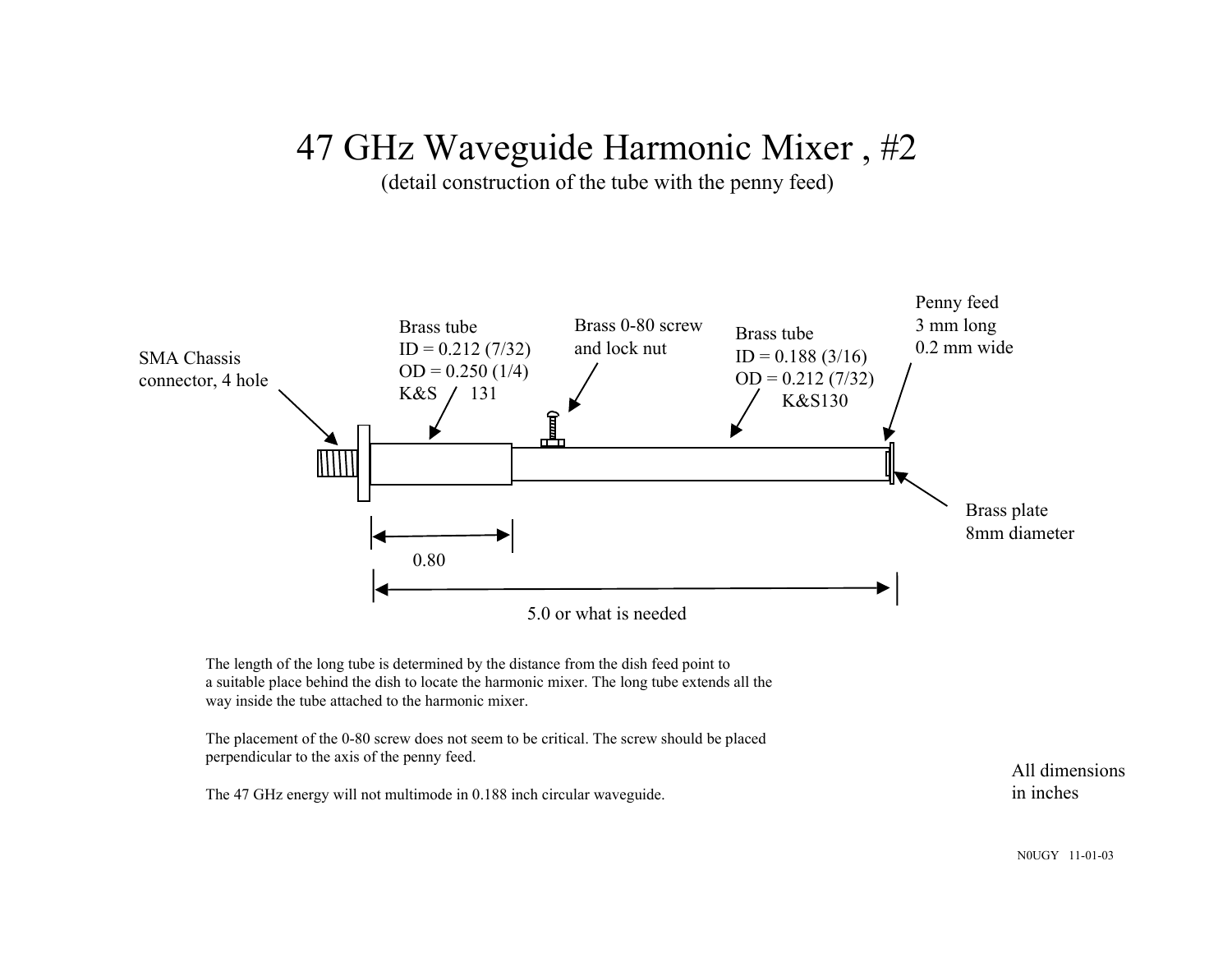(detail construction of the mixer with IF port)



The SMA chassis mount connector is the mechanical piece on which all other pieces are attached. The hole for the IF signal is drilled on a 40 degree angle from the top sidedown and toward the center pin so that the hole is well inside the perimeter of the brass tube when it is attached.

The UT085 is then attached to the connector body with solder. The diodes are soldered to the center pin and ground . The fine wire for the IF signal is attached passing through the hole lined with insulation. The brass tube is then attached.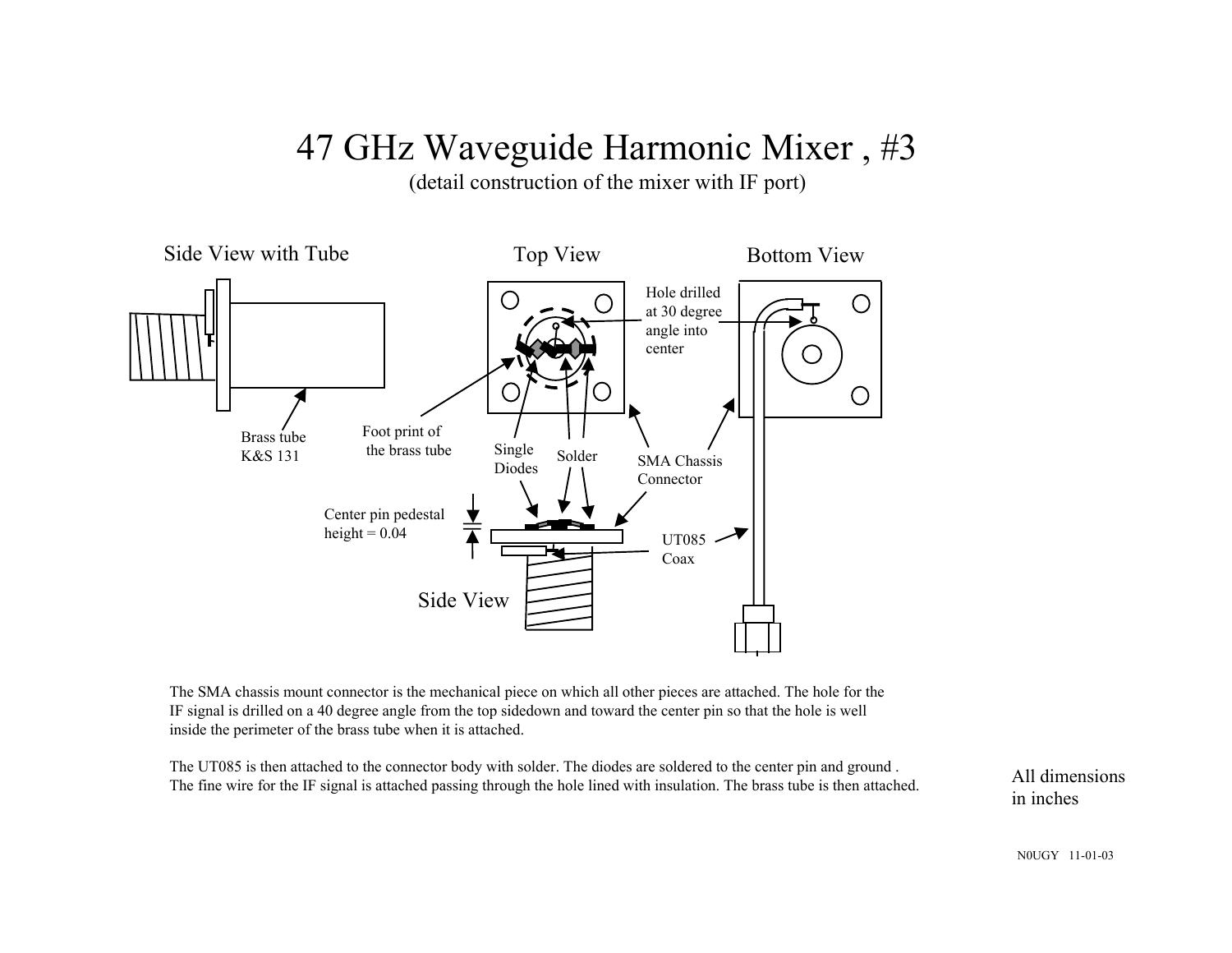(detail construction with dual diode and with IF port)



The SMA chassis mount connector is the mechanical piece on which all other pieces are attached. The hole for the IF signal is drilled on a 30 degree angle from the top sidedown and toward the center pin so that the hole is well inside the perimeter of the brass tube when it is attached.

The UT085 is then attached to the connector body with solder. The diodes are soldered to the centeer pin and ground . The fine wire for the IF signal is attached passing throughthe hole lined with insulation. The brass tube is then attached.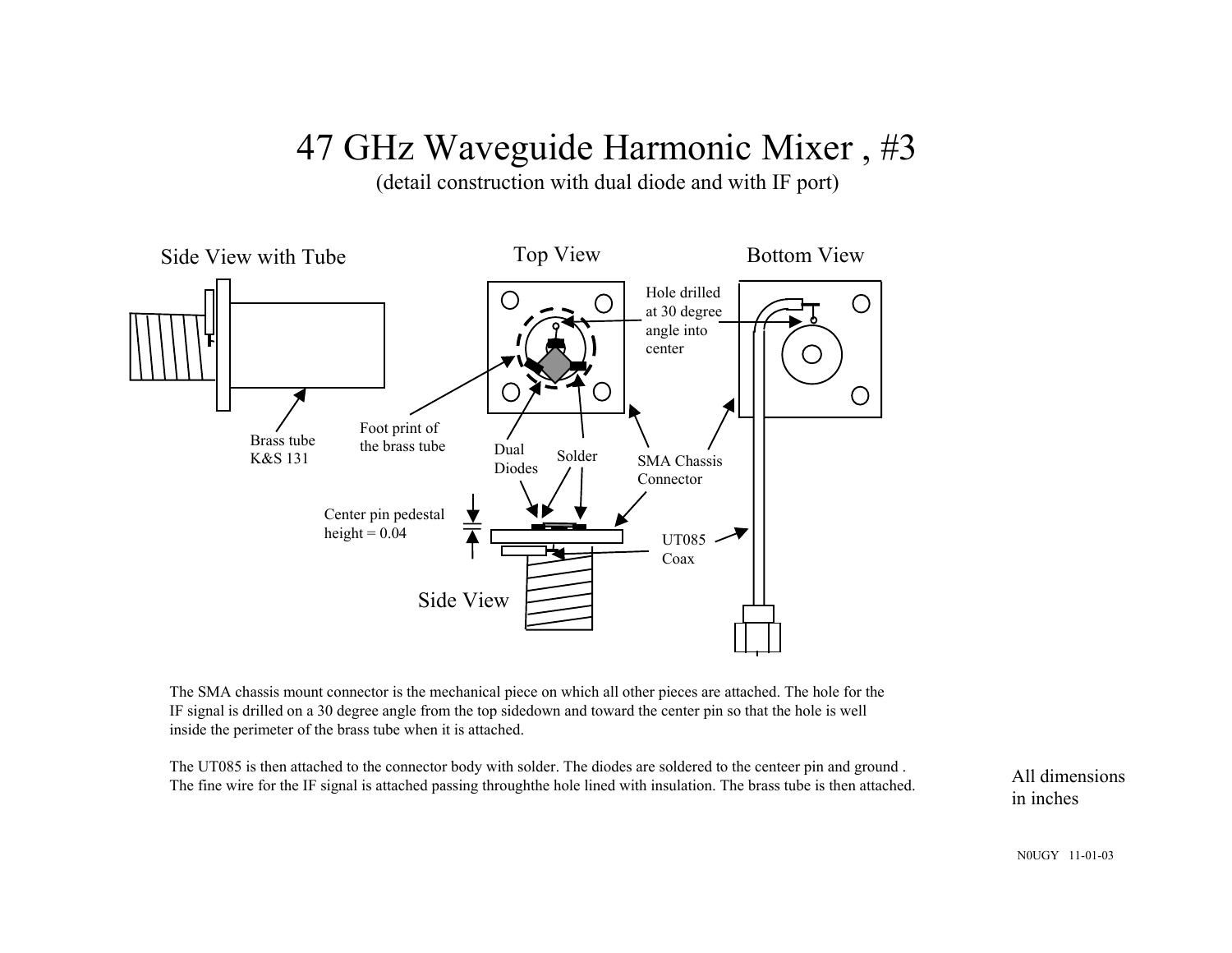(detail construction of the tube with the penny feed)



The length of the long tube is determined by the distance from the dish feed point to a suitable place behind the dish to locate the harmonic mixer. The long tube extends all the way inside the tube attached to the harmonic mixer.

The placement of the 0-80 screw does not seem to be critical. The screw should be placed perpendicular to the axis of the penny feed.

The 47 GHz energy will not multimode in 0.188 inch ID circular waveguide.